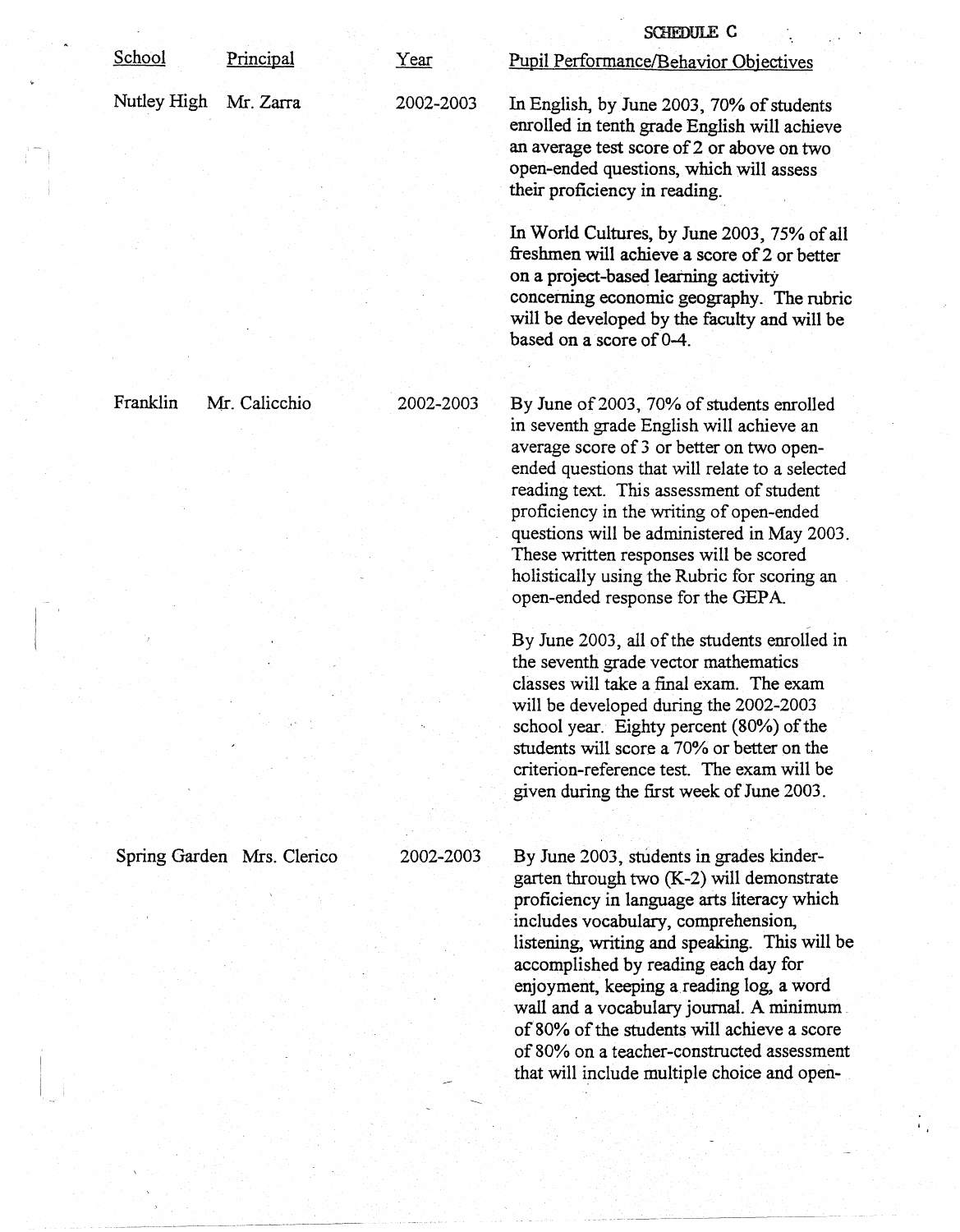Washington Mr. Jones 2002-2003

Yantacaw Mrs. Dowse 2002-2003

ended questions. A rubric will be used to score open-ended questions.

By June 2003, students in grades three through six (3-6) will demonstrate proficiency in the content area of probability and discrete mathematics. A minimum of 80% of the students will achieve a score of 80% on a teacher-constructed assessment, which will include short constructed response and open-ended questions.

By June 2003, students in grades kindergarten through two (K-2) will demonstrate proficiency in language arts literacy which includes vocabulary, comprehension, listening, writing and speaking. This will be accomplished by reading each day for enjoyment, keeping a reading log, a word wall and a vocabulary journal. A minimum of 80% of the students will achieve a score of 80% on a teacher-constructed assessment that will include multiple choice and openended questions. A rubric will be used to score open-ended questions.

By June 2003, students in grades three through six (3-6) will demonstrate proficiency in the content area of probability and discrete mathematics. A minimum of 80% of the students will achieve a score of 80% on a teacher-constructed assessment, which will include short constructed response and open-ended questions.

By June 2003, students in grades kindergarten through two (K-2) will demonstrate proficiency in language arts literacy which includes vocabulary, comprehension,' listening, writing and speaking. This will be accomplished by reading each day for enjoyment, keeping a reading log, a word wall and a vocabulary journal. A minimum of 80% of the students will achieve a score of 80% on a teacher-constructed assessment that will include multiple choice and openended questions. A rubric will be used to score open-ended questions.

-----------~~- -~- - ---

..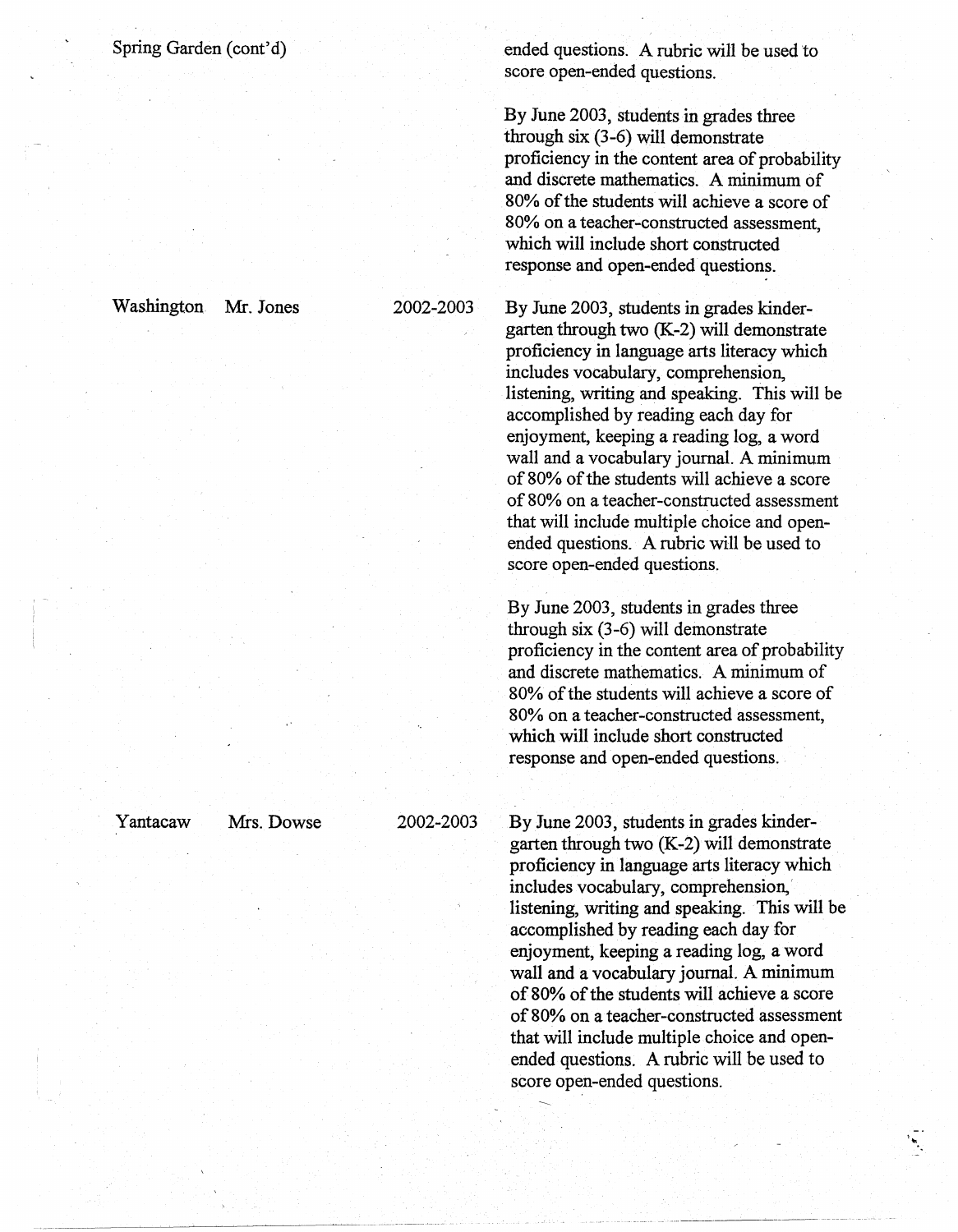## Yantacaw (cont'd)

By June 2003, students in grades three through six (3-6) will demonstrate proficiency in the content area of probability and discrete mathematics. A minimum of 80% of the students will achieve a score of 80% on a teacher-constructed assessment, which will include short constructed response and open-ended questions.

Lincoln Mrs. Healy . 2002-2003

By June 2003, students in grades kindergarten through two (K-2) will demonstrate proficiency in language arts literacy which includes vocabulary, comprehension, listening, writing and speaking. This will be accomplished by reading each day for enjoyment, keeping a reading log, a word wall and a vocabulary journal. A minimum of 80% of the students will achieve a score of 80% on a teacher-constructed assessment that will include multiple choice and openended questions. A rubric will be used to score open-ended questions.

By June 2003, students in grade four (4) at Lincoln School will be at 70% proficient or advanced proficient on the mathematics portion of the State Elementary Assement...

By June 2003, students in grades kindergarten through two (K-2) will demonstrate proficiency in language arts literacy which includes vocabulary, comprehension, listening, writing and speaking. This will be accomplished by reading each day for enjoyment, keeping a reading log, a word wall and a vocabulary journal. A minimum of80% of the students will achieve a score of 80¾ on a teacher-constructed assessment that will include multiple choice and openended questions. A rubric will be used to score open-ended questions.

By June 2003, students in grades three through six (3-6) will demonstrate proficiency in the content area of probability and discrete mathematics. A minimum of 80% of the students will achieve a score of  $\sum_{i=1}^n\sum_{j=1}^n\sum_{j=1}^n\sum_{j=1}^n\sum_{j=1}^n\sum_{j=1}^n\sum_{j=1}^n\sum_{j=1}^n\sum_{j=1}^n\sum_{j=1}^n\sum_{j=1}^n\sum_{j=1}^n\sum_{j=1}^n\sum_{j=1}^n\sum_{j=1}^n\sum_{j=1}^n\sum_{j=1}^n\sum_{j=1}^n\sum_{j=1}^n\sum_{j=1}^n\sum_{j=1}^n\sum_{j=1}^n\sum_{j=1}^n\sum_{j=1}^n\sum_{j$ 

Radcliffe Mrs. Francioso 2002-2003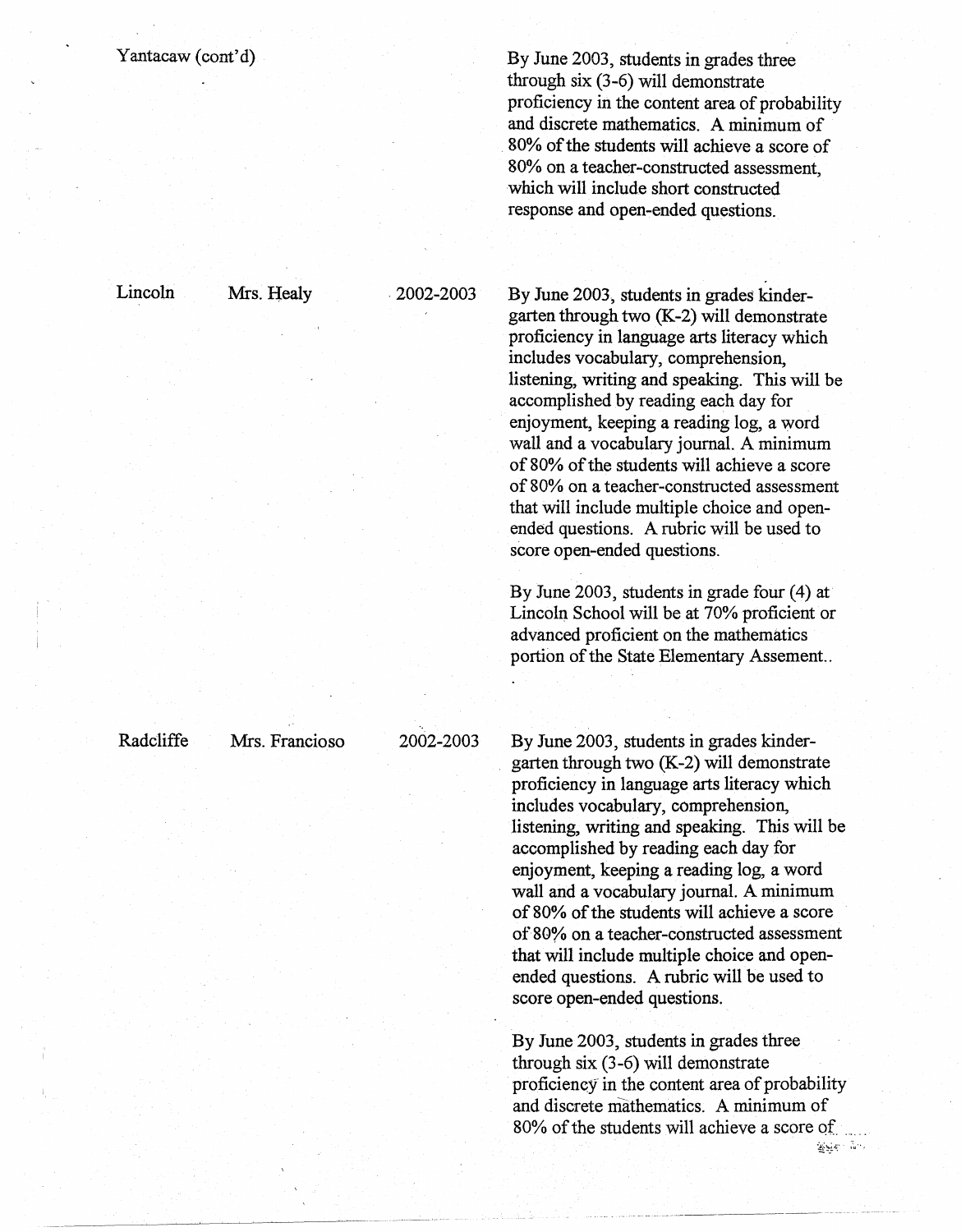80% on a teacher-constructed assessment, which will include short constructed response and open~ended questions.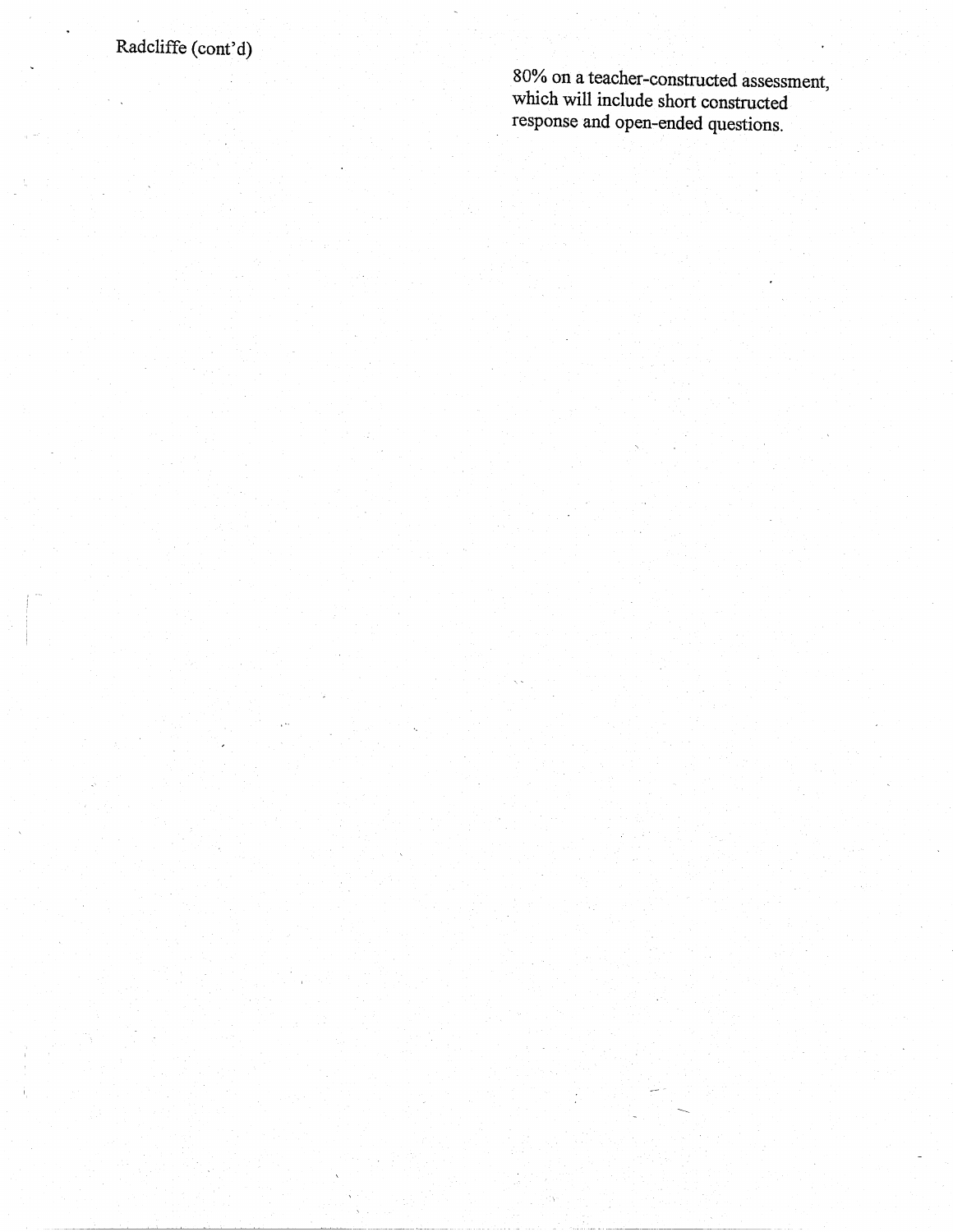Progress of District Objectives School Principal Nutley High Mr. Zarra

Year 2001/2002

1. By June 2002, students enrolled in Grade 9 Environmental Earth Science classes will demonstrate proficiency skills in understanding the relationship of weather fronts, air pressure and movement, and winds and their effect on the weather. At least 70% of the students will achieve a composite score of 70% or above on a related criterion referenced test.

#### Results

In Science, students in Environmental Earth Science demonstrated proficiency skill in understanding weather. At lease 70% of students achieved a composite score of 70% or above on a criterion-reference test.

2. By June 2002, 70% of students enrolled in eleventh grade English will achieve an average score of 3 or better on two open-ended questions, which will assess their proficiency in writing. These open-ended questions will relate to a selected reading text. This assessment of student proficiency in writing open-ended questions will be administered in May. These written responses will be scored holistically using the rubric for scoring an open-ended response for the HSPA.

#### Results

In English, 70% of students enrolled in eleventh grade English achieved an average score of two or above on two open-ended questions which assessed proficiency in writing.

# Franklin Mr. Calicchio 2001/2002

1. By June 2002, students enrolled in Grade 7 Science will demonstrate proficiency in understanding the relationship of the sun-earth-moon, eclipses, and tides. At least 70% of the students will achieve composite score of 70% or above on a related criterion referenced test that will be administered in May.

### Results

During the 2001-2002 school year, monthly meetings were held with the seventh grade science instructors. The teachers analyzed skill areas and various class activities were developed. Those activities enabled the learners to develop the skills needed to successfully pass the criterionreference test. Practice activities were utilized throughout the year to check for recall of knowledge. In late May the criterion-reference test was given and 82% of the entire seventh grade students scored a 70% composite score or better on the department generated test.

2. By June 2002, 70%ofthe students enrolled in eighth grade English will achieve an average score of 3 or better on two open-ended questions related to a selected reading text. This assessment of student proficiency in the writing of open-ended questions will be administered in May. These written responses will be scored holistically using the rubric for scoring an openended response for the GEPA.

---~-:::.· *...*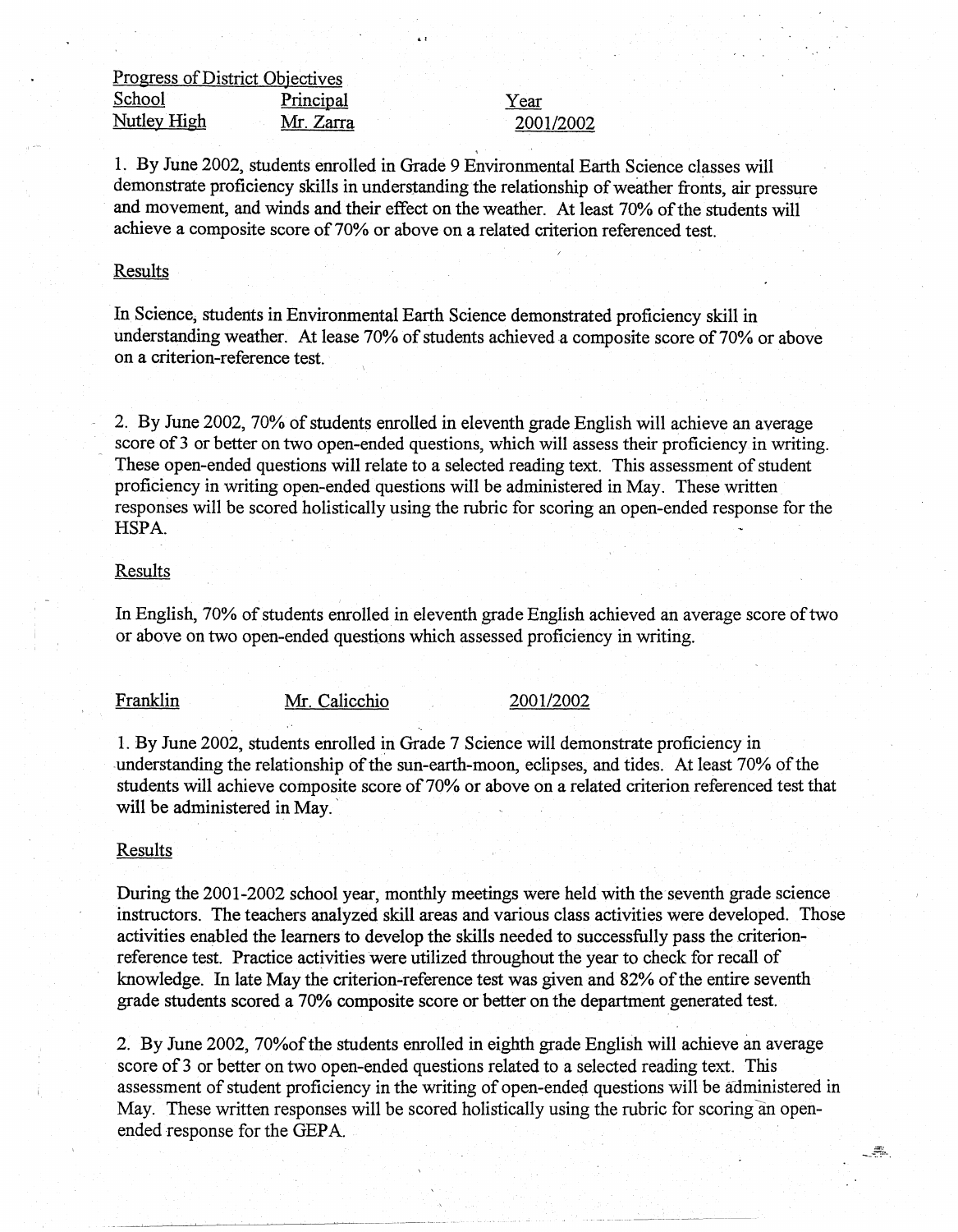# Franklin (cont'd)

## Results

. During the 2001-2002 school year, monthly meetings were held with the eighth grade English teachers. The instructors analyzed skill areas. Reading text was selected and class activities were developed that enabled the students to develop skills needed to successfully complete the school objectives. Practice activities were utilized throughout the school year to reinforce the necessary skills. In late May all eighth grade students were given two open-ended questions on related literature readings. Seventy-six percent (76%) of all the students scored a 3 or better on the two open-ended questions. These responses were holistically scored by the members of the Franklin Middle School's English Department. ·

## Spring Garden Mrs. Clerico 2001-2002

I. By June 2002, students in kindergarten through four (K-4) will demonstrate proficiency in language arts literacy which includes vocabulary, comprehension, listening, writing, and speaking. This will be accomplished by reading each day for enjoyment keeping a reading log, a word wall, and a vocabulary journal. Students will write each day utilizing various techniques including responding to pictures and keeping a writer's journal. A minimum of80% of the students will achieve a score of 80 % on a teacher-constructed assessment which will include multiple choice and open-ended questions. Arubric will be used to score open-ended questions.

# Results

More than 85% of the students in grades kindergarten through fourth (K-4) have achieved a. score of 80% on a teacher-constructed assessment, which included multiple choice and openended questions. Open-ended questions were scored by a rubric.

2. By June 2002, students in grades 5-6 will demonstrate proficiency in the content areas of probability and discrete mathematics. A minimum of 80% of the students will achieve a score of 80% on a teacher-constructed assessment which will include short constructed response and open-ended questions. Responses to the open-ended questions will be holistically scored using the New Jersey Mathematics Generic Rubric (3-0).

More than 87% of the students in grades five and six (5&6) achieved a score of 80% on a teacher-constructed assessment, which included multiple choice and open-ended questions. Open~ended questions were score by a rubric.

### Washington Dr. Boyd 2001/2002

I. By June 2002, students in kindergarten through four (K-4) will demonstrate proficiency in language arts literacy which includes vocabulary, comprehension, listening, writing, and speaking. This will be accomplished by reading each day for enjoyment, keeping a reading log, a word wall, and a vocabulary journal. Students will write each day utilizing various techniques including responding to pictures and keeping a writer's journal. A minimum of 80% of the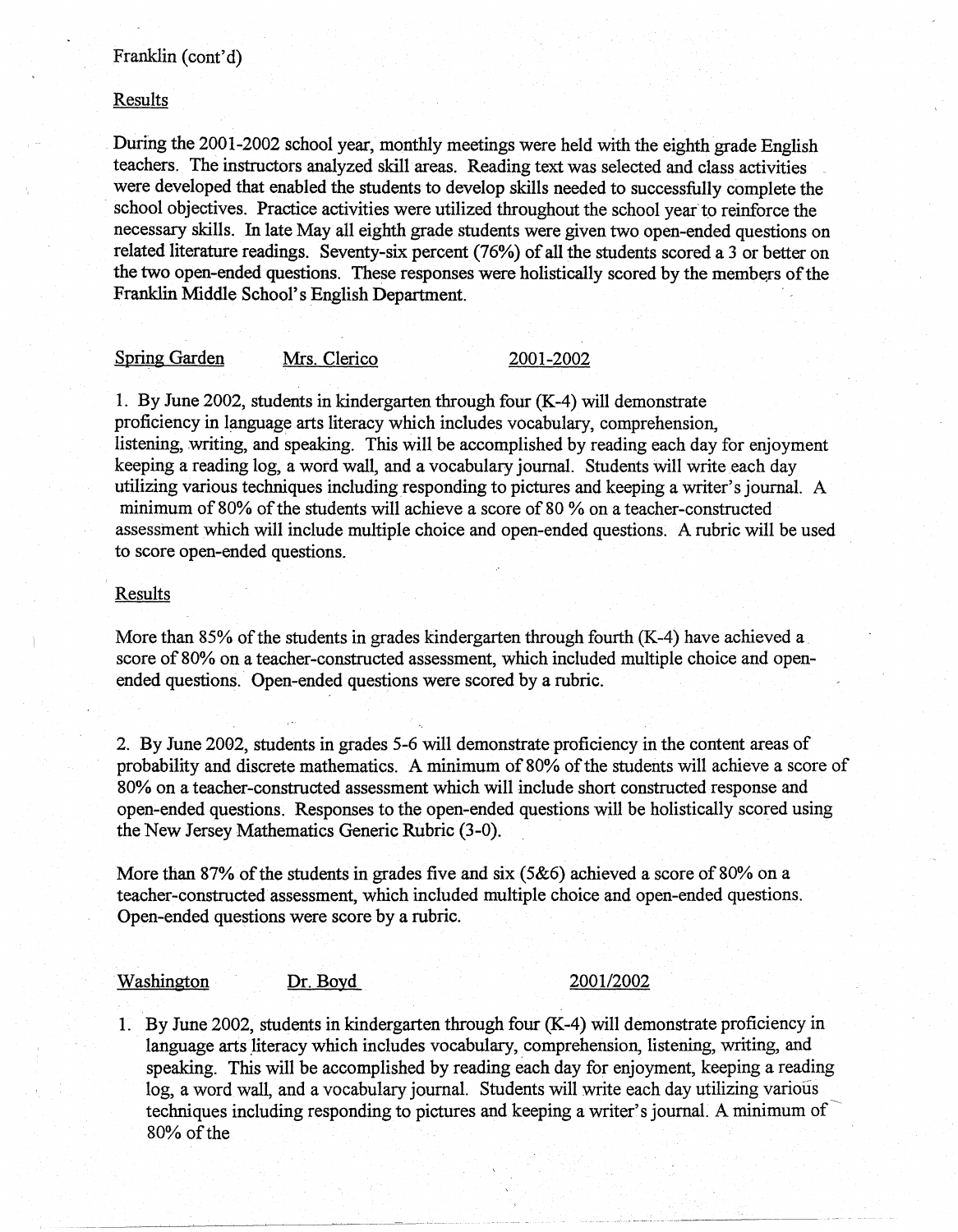### Washington (cont'd)

students will achieve a score of 80 % on a teacher-constructed assessment which will include multiple choice and open-ended questions. A rubric will be used to score open-ended questions.

## Results

More than  $85\%$  of the students in grades Kindergarten through fourth (K-4) have achieved a score of 80% on a teacher-constructed assessment which included multiple choice and openended questions. Open-ended questions were scored by a rubric.

2. By June 2002, students in grades 5-6 will demonstrate proficiency in the content areas of probability and discrete mathematics. A minimum of 80% of the students will achieve a· score of 80% on a teacher-constructed assessment which will include short constructed response and open-ended questions. Responses to the open-ended questions will be holistically scored using · the New Jersey Mathematics Generic Rubric (3-0).

### Results

More than 90% of the students in grades five and six (5&6) achieved a score of 80% on a teacher-constructed assessment which included multiple choice and open-ended questions. Open-ended questions were scored by a rubric.

Yantacaw Mrs. Dowse 2001/2002

 $\epsilon_{\rm grav}$  .

1. By June 2002, students in kindergarten through four (K-4) will demonstrate proficiency in language arts literacy which includes vocabulary, comprehension, listening, writing, and speaking. This will be accomplished by reading each day for enjoyment, keeping a reading log, a word wall, and a vocabulary journal. Students will write each day utilizing various techniques including responding to pictures and keeping a writer's journal. A minimum of 80% of the students will achieve a score of 80 % on a teacher-constructed assessment which will include multiple choice and open-ended questions. A rubric will be used to score open-ended questions.

#### **Results**

More than 94% of the students in grades kindergarten to fourth (K-4) have achieved a score of 80% on a teacher-constructed assessment, which included multiple choice and open-ended questions. Open-endeq questions were scored by a rubric.

2. By June 2002, students in grades 5-6 will demonstrate proficiency in the content areas -0f probal}ility and discrete mathematics: A minimum of 80% of the students will achieve a score of80% on a teacher-constructed assessment which will include short constructed response and open-ended questions. Responses to the open-ended questions will be holistically scored using the New Jersey Mathematics Generic Rubric (3-0)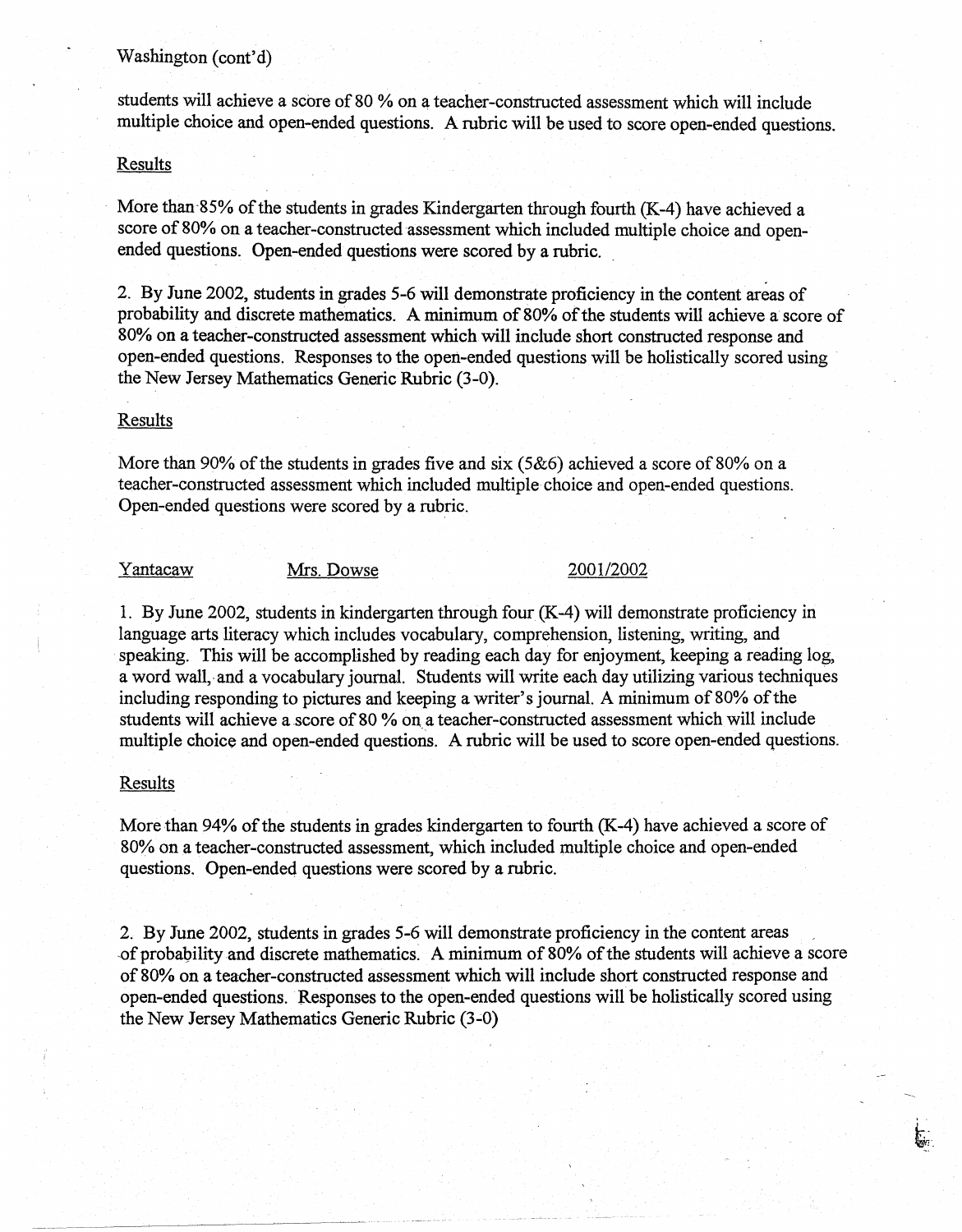## Yantacaw (cont'd)

### Results

More than 91% of the students in grades five and six (5&6) achieved a score of 80% on a teacher-constructed assessment, which included multiple choice and open-ended questions. Open-ended questions were scored by a rubric.

# Lincoln Dr. Mutch 2001/2002

1. By June 2002, students in kindergarten through four (K-4) will demonstrate proficiency in language arts literacy which includes vocabulary, comprehension, listening, writing, and speaking. This will be accomplished by reading each day for enjoyment, keeping a reading log, a word wall, and a vocabulary journal. Students will write each day utilizing various techniques including responding to pictures and keeping a writer's journal. A minimum of 80% of the students will achieve a score of 80 % on a teacher-constructed assessment which will include multiple choice and open-ended questions. A rubric will be used to score openended questions.

### Results

The results on the language literacy test from the Kindergarten classes indicated that 80% of the students achieved a 70% on the multiple choice section of the assessment, and that 80% of the youngsters scored an average rubric of 2 within a scale of (0-3) on the open-ended questions. It must be noted that within this Kindergarten population,  $six(6)$  pupils have been referred for a Child Study Team evaluation; and that three (3) pupils have been retained for the 2002-2003 school year.

In Grade 1, 80% of the children scored better than 80% on the multiple-choice section of the test, with an average rubric score of 3 from a  $(0-3)$  on the open-ended questions. In Grade 2 and 3, 80% of the students achieved slightly better than 80% on the multiple-choice assessment: and that 80% of the pupils attained an average rubric score of 2.5 from a  $(0-3)$  scale on the openended questions. Thusly, the pupils in Grades 103 accomplished the stated school-level performance objectives for the 2001-2002 school year.

2.By June-2002, students in grade four(4) at Lincoln School will be at 75% proficient or advanced proficient on the Mathematics portion of ESPA 2002.

The ESPA (2002) results in mathematics indicate 48.3% proficient and 15% advanced proficient indicating 63 .3% total proficient. This objective to continue in the 2002/2003 school year.

### Radcliffe Mrs. Francioso 2001/2002

1. June 2002, students in kindergarten through four (K-4) will demonstrate proficiency in language arts literacy which includes vocabulary, comprehension, listening, writing, and speaking. This will be accomplished by reading each day for enjoyment, keeping a reading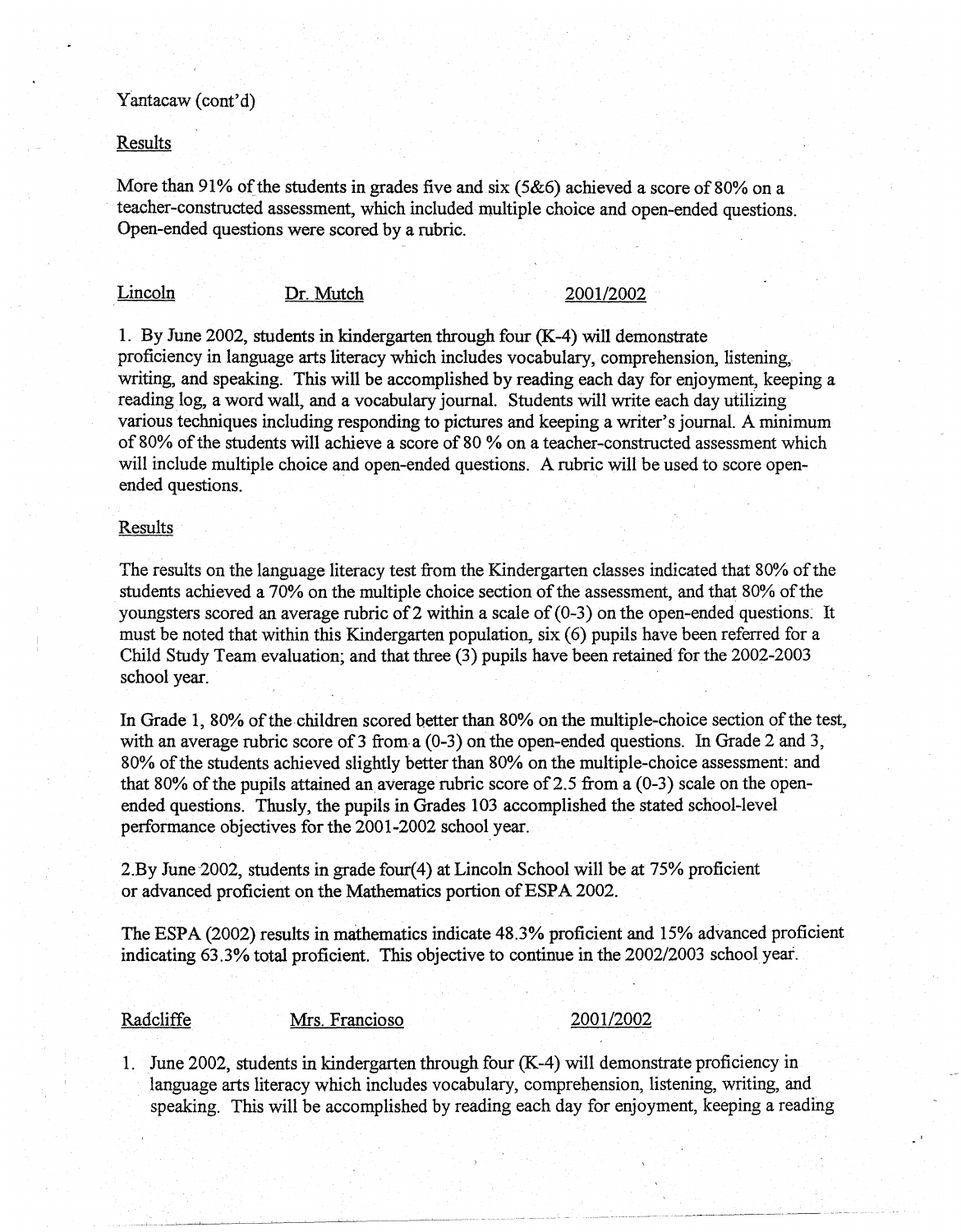# Radcliffe (cont'd)

log, a word wall, and a vocabulary journal. Students will write each day utilizing various techniques including responding to pictures and keeping a writer's journal. A minimum of 80% of the students will achieve a score of 80 % on a teacher-constructed assessment which will include multiple choice and open-ended questions. A rubric will be used to score open-ended questions.

### Results

By June 2002, students in grades kindergarten through four (K-4) demonstrated proficiency in language arts literacy, which included vocabulary, comprehension, listening, writing and speaking. This was accomplished by reading each day for enjoyment, keeping a reading log, a word wall and a vocabulary journal. Students wrote each day, utilizing various techniques, including responding to pictures and keeping a writer's journal. More than 95% of the students in grades kindergarten to fourth (K-4) have achieved a score of 80% on a teacher-constructed assessment, which included multiple choice and open-ended questions. Open-ended questions were scored by a rubric.

2. By June 2002, students in grades 5-6 will demonstrate proficiency in the content areas of probability and discrete mathematics. A minimum of 80% of the students will achieve a score of 80% on a teacher-constructed assessment which will include short constructed response and open-ended questions. Responses to the open-ended questions will be holistically scored using the New Jersey Mathematics Generic Rubric (3-0)

#### Results

By June 2002, students in grades five and six (5-6) demonstrated proficiency in the content areas of probability and discrete mathematics. More than 97% of the students in grades five and six (5&6) achieved a score of 80% on a teacher-constructed assessment, which included multiple choice and open-ended questions. Open'-ended questions were scored by a rubric.

--------··----- - -